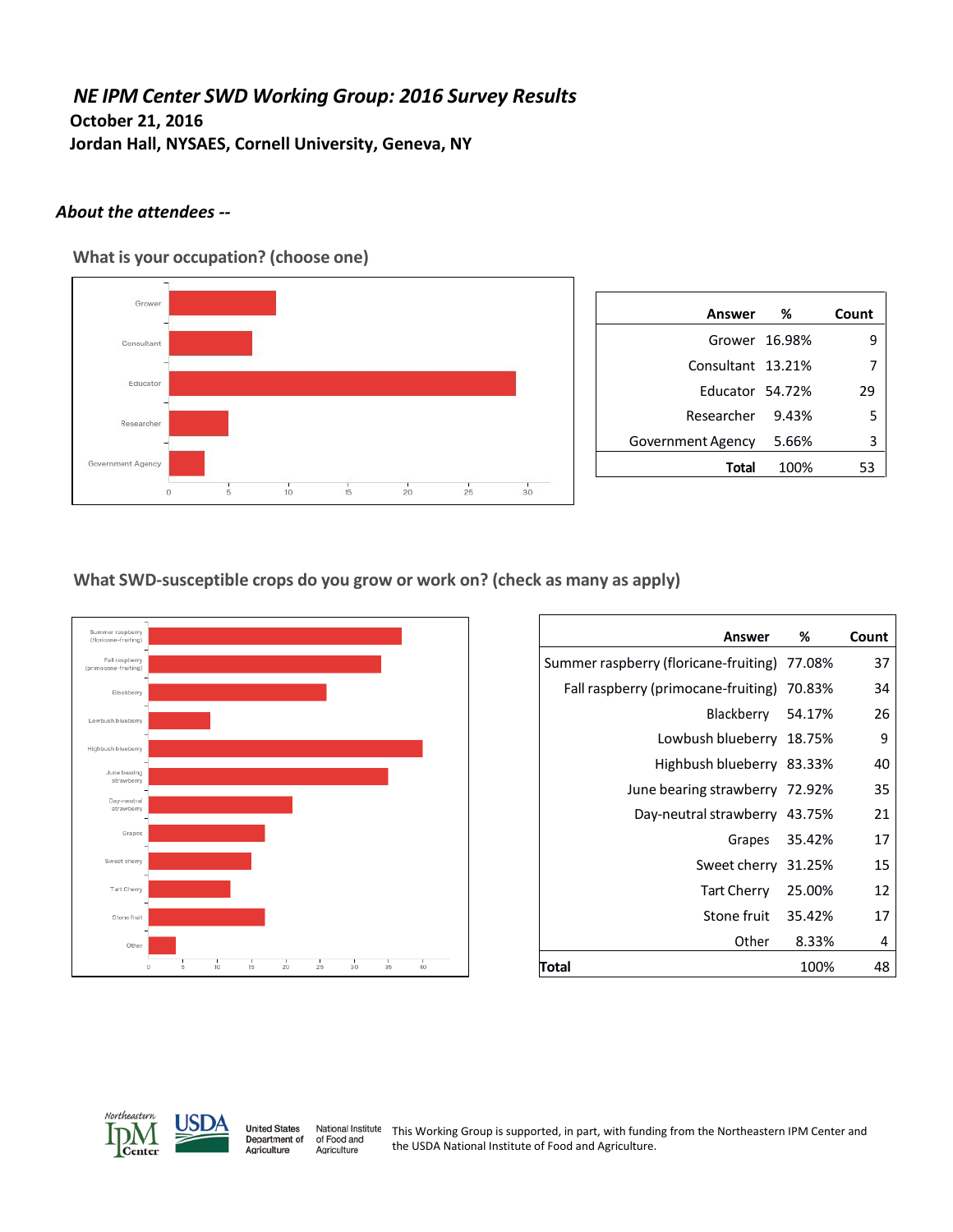#### *About attendance --*

 $\mathbf{r}$ 

**Did you attend the SWD IPM Working Group meeting in Geneva, NY?**



**I didn't attend the SWD IPM Working Group meeting on October 21, 2016 in Geneva, NY because... (check as many as apply)**



| <b>Answer</b>                                                           | %      | Count |
|-------------------------------------------------------------------------|--------|-------|
| The location was too far away                                           | 25.81% | 8     |
| I no longer work on SWD                                                 | 0.00%  |       |
| I no longer grow crops that are susceptible to SWD                      | 0.00%  | 0     |
| The SWD meeting dates conflicted with another commitment                | 67.74% | 21    |
| I am no longer interested in participating in the SWD IPM Working Group | 0.00%  | 0     |
| The time of year (autumn) isn't good for me                             | 22.58% |       |
| I have out-of-state or out-of-province travel restrictions              | 9.68%  | 3     |
| <b>Total</b>                                                            | 100%   | 31    |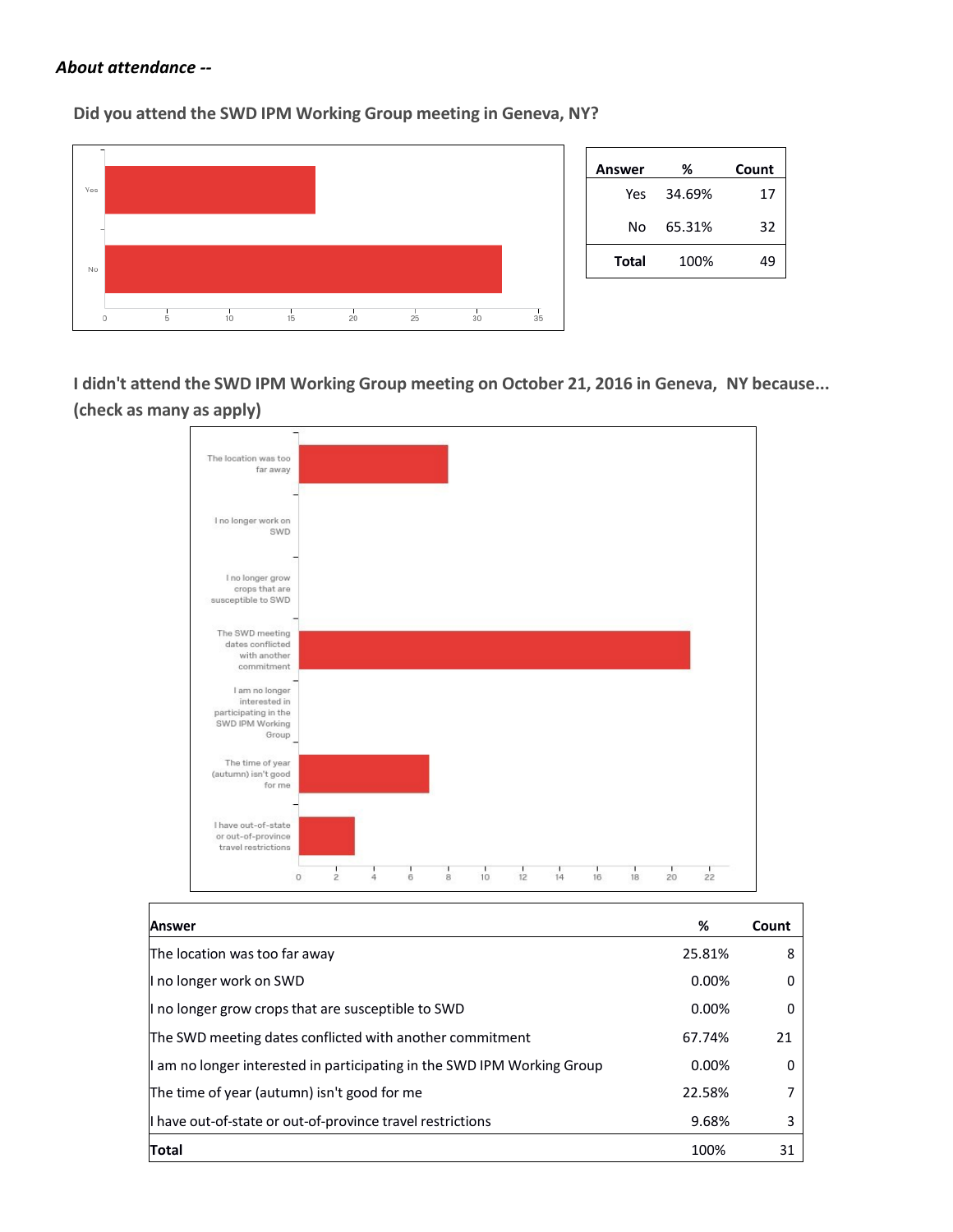# *Meeting preferences --*





| Answer                                                                                  | %     | Count |
|-----------------------------------------------------------------------------------------|-------|-------|
| Fruit industry impacts from the grower panel 26.67%                                     |       | 4     |
| Discussing, ranking, and rating the SWD Extension Priorities 13.33%                     |       | 2     |
| "Stop SWD" website development information                                              | 0.00% | 0     |
| Presentation on insecticide registration, organic products, and MRLs by the IR4 Program | 6.67% | 1     |
| Discussing, ranking, and rating the SWD Regulatory and Education Priorities             | 6.67% | 1     |
| SWD posters and resource-sharing displays                                               | 0.00% | 0     |
| "2016 Status of SWD" regional reports discussion                                        | 6.67% | 1     |
| Overview of the National SWD SCRI project                                               | 0.00% | 0     |
| Overview of the SWD organic OREI project                                                | 0.00% | 0     |
| Discussing, ranking and rating the SWD Research Priorities                              | 6.67% | 1     |
| Setting the goal to develop IPM guidelines for brambles for 2017                        | 6.67% | 1     |
| Small break-out sessions to discuss priorities 26.67%                                   |       | 4     |
| Total                                                                                   | 100%  | 15    |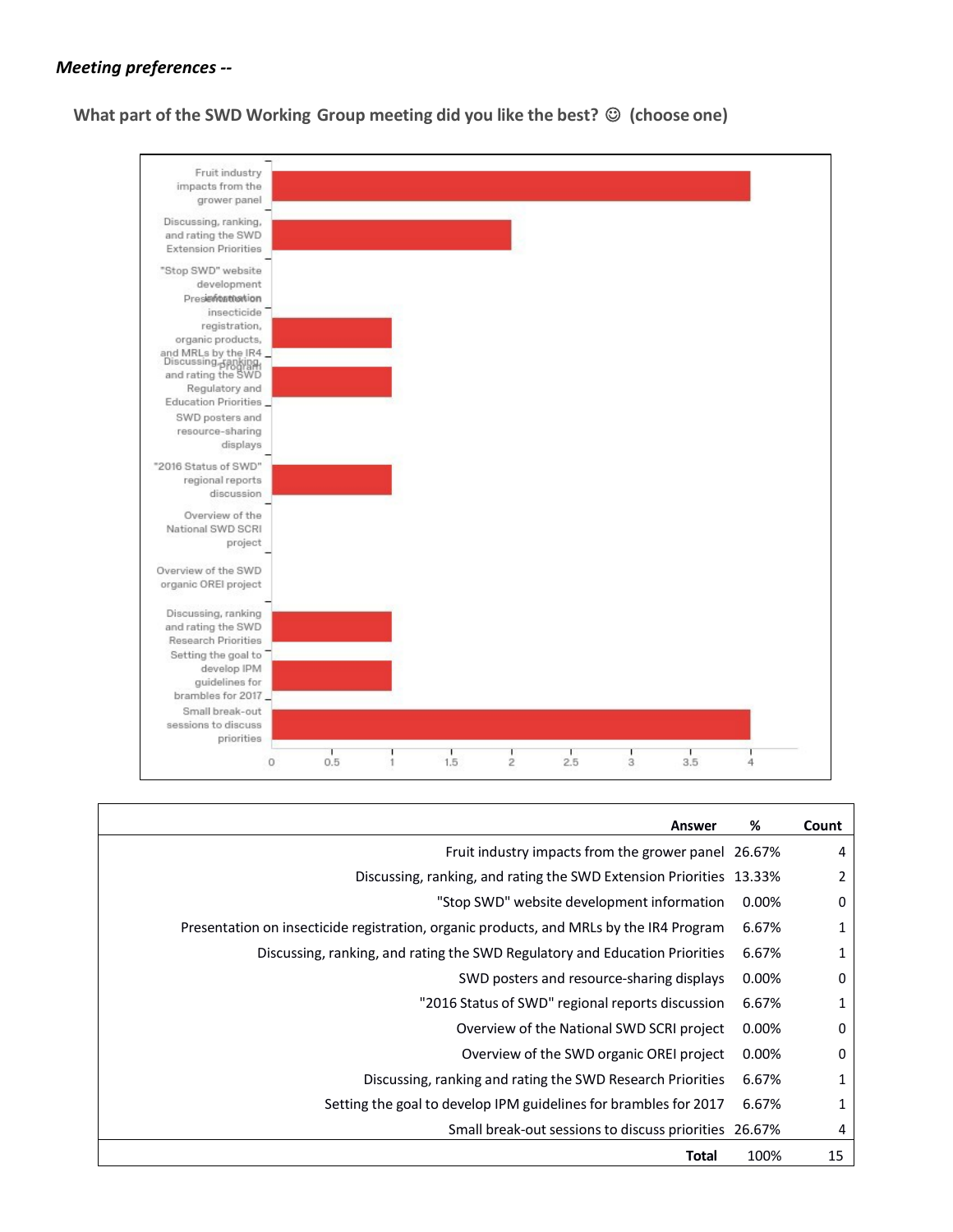**What part of the SWD Working Group meeting did you like the least? (choose one)**



| Answer                                                                                  | %      | Count |
|-----------------------------------------------------------------------------------------|--------|-------|
| Fruit industry impacts from the grower panel                                            | 7.69%  |       |
| Discussing, ranking and rating the SWD Extension Priorities                             | 0.00%  | 0     |
| "Stop SWD" website development information                                              | 0.00%  | 0     |
| Presentation on insecticide registration, organic products, and MRLs by the IR4 Program | 7.69%  | 1     |
| Discussing, ranking and rating the SWD Regulatory and Education Priorities              | 15.38% | 2     |
| SWD posters and resource-sharing displays                                               | 23.08% | 3     |
| "2016 Status of SWD" regional reports discussion                                        | 0.00%  | 0     |
| Overview of the National SWD SCRI project                                               | 0.00%  | 0     |
| Overview of the SWD organic OREI project                                                | 15.38% | 2     |
| Discussing, ranking and rating the SWD Research Priorities                              | 0.00%  | 0     |
| Setting the goal to develop IPM guidelines for brambles for 2017                        | 7.69%  | 1     |
| Small break-out sessions to discuss priorities                                          | 23.08% | 3     |
| Total                                                                                   | 100%   | 13    |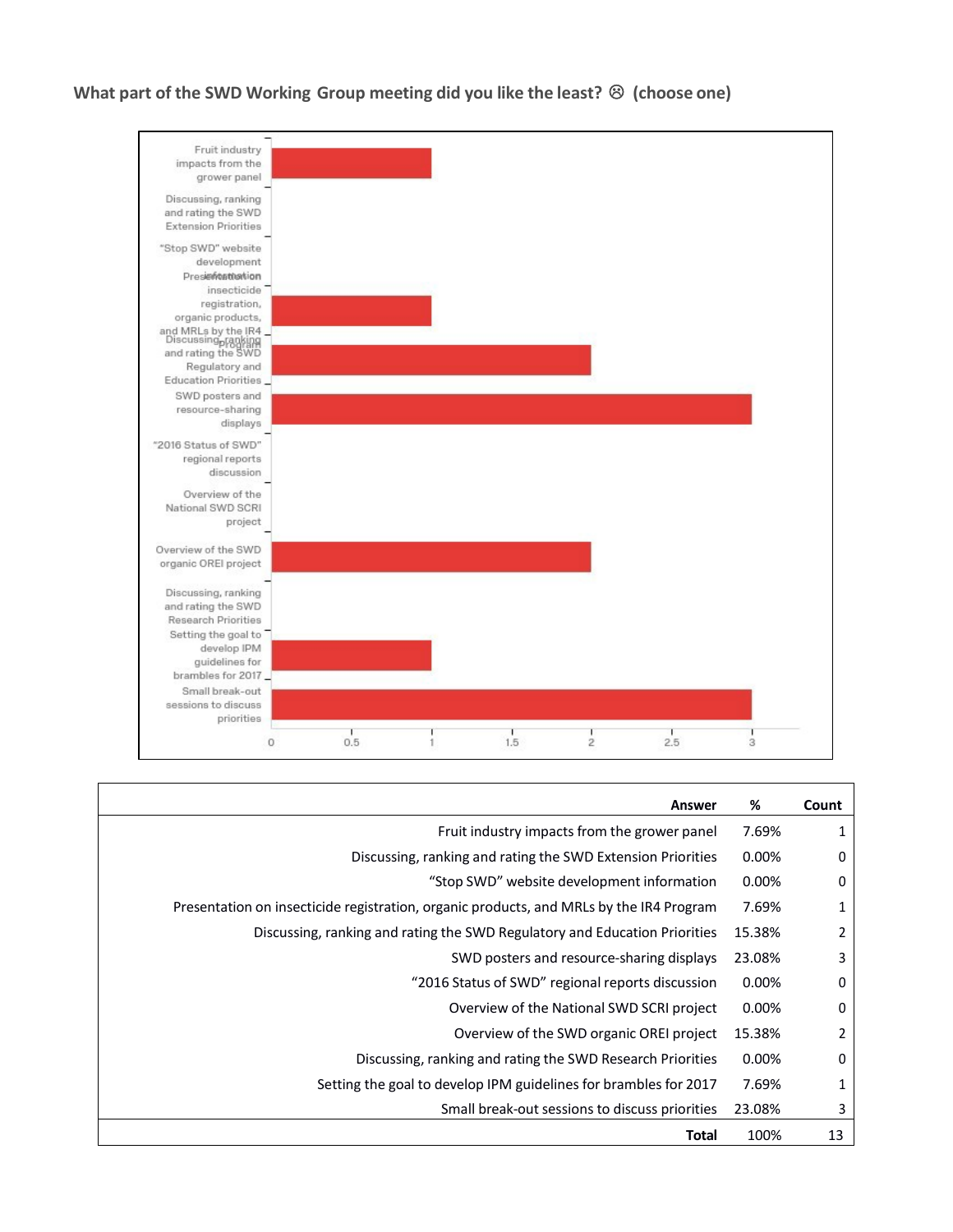#### *Meeting impact --*

**What do you benefit from by attending the SWD IPM Working Group meeting? (check as many as apply)**



| Answer                                                                     | %      | Count |
|----------------------------------------------------------------------------|--------|-------|
| Updates on SWD IPM research                                                | 93.33% | 14    |
| Updates on SWD IPM extension                                               | 80.00% | 12    |
| Updates on SWD IPM regulatory issues                                       | 40.00% | 6     |
| Priorities that help me successfully apply for grant funding               | 13.33% | 2     |
| Priorities that help guide my SWD IPM program effort                       | 60.00% | 9     |
| Information that helps me manage SWD on my farm                            | 33.33% | 5     |
| Meeting with colleagues and establishing new and continuing collaborations | 66.67% | 10    |
| Gaining knowledge about the impact of SWD in different regions             | 60.00% | 9     |
| Ability to give voice to my concerns about SWD impact on my crops          | 46.67% |       |
| Total                                                                      | 100%   | 15    |